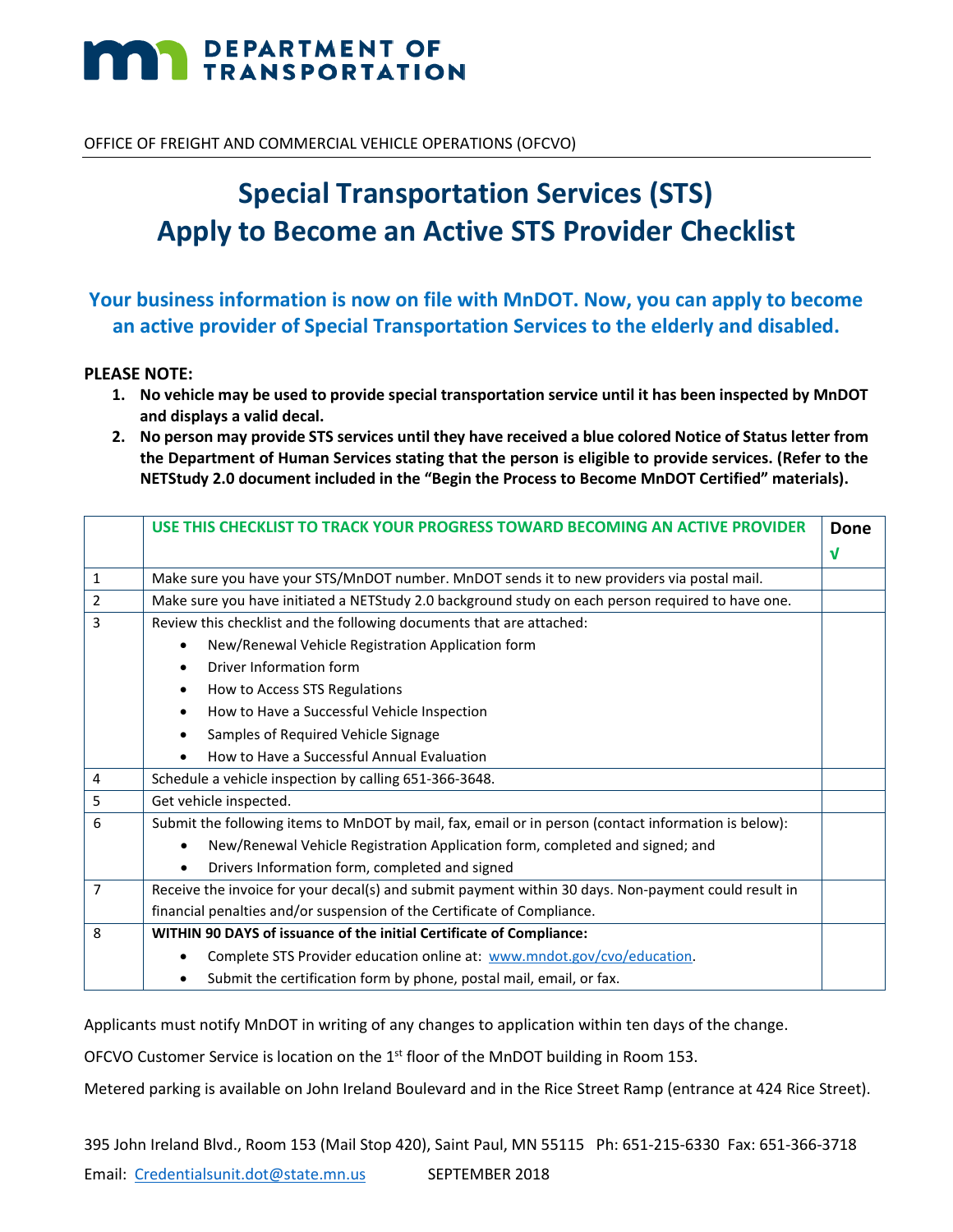

# **New/Renewal Vehicle Registration Application**

ALL PAGES YOU SUBMIT MUST BE COMPLETE

| MnDOT#:<br>USDOT#                                                                                                                                                                                                                                      |                                                     |             |                                                            |   |                                                                        | <b>NOTE:</b><br>from this inspection report requirement. |                                                             |                                                                                                                                                                                                                                                                                                                                              |    |    |                                                 | A current vehicle inspection report for each vehicle listed under Special<br>Transportation Service (STS), Motor Carrier of Passengers (Pass), and<br>Limousine (Limo) authority must be provided with this application.<br>Household Goods (HHG) and Building Mover (BHM) authority are exempt<br>(Please see instruction page for vehicle registration requirements) |             |  |
|--------------------------------------------------------------------------------------------------------------------------------------------------------------------------------------------------------------------------------------------------------|-----------------------------------------------------|-------------|------------------------------------------------------------|---|------------------------------------------------------------------------|----------------------------------------------------------|-------------------------------------------------------------|----------------------------------------------------------------------------------------------------------------------------------------------------------------------------------------------------------------------------------------------------------------------------------------------------------------------------------------------|----|----|-------------------------------------------------|------------------------------------------------------------------------------------------------------------------------------------------------------------------------------------------------------------------------------------------------------------------------------------------------------------------------------------------------------------------------|-------------|--|
| 2) Action<br>Add<br>Delete<br>Transfer<br>Renew                                                                                                                                                                                                        | (3) Vehicle Year & Make (4) Unit<br><b>REQUIRED</b> | Number<br>↓ | (5) Vehicle Identification Number (VIN)<br><b>REQUIRED</b> | ↓ | (6) State (7) License Plate (8) Number of<br>Number<br><b>REQUIRED</b> | transport                                                | passengers the<br>vehicle is designed to<br><b>REQUIRED</b> | (9) <b>STS Providers</b> indicate the<br>(10) List the authority type per<br>number of WC securements<br>vehicle and the required fee<br>in the vehicle in the "WC"<br>for each vehicle below.<br>box; and, an "X" in the "S"<br>box if the vehicle carries<br>stretchers; and, an "X" if the<br>vehicle is a Protected<br>Transport vehicle |    |    | (11)<br><b>Total Fees</b><br>Due Per<br>Vehicle |                                                                                                                                                                                                                                                                                                                                                                        |             |  |
|                                                                                                                                                                                                                                                        |                                                     |             |                                                            |   |                                                                        |                                                          |                                                             | WC.                                                                                                                                                                                                                                                                                                                                          | S. | PT | Authority<br>Type                               | Fee                                                                                                                                                                                                                                                                                                                                                                    | Late<br>Fee |  |
|                                                                                                                                                                                                                                                        |                                                     |             |                                                            |   |                                                                        |                                                          |                                                             |                                                                                                                                                                                                                                                                                                                                              |    |    |                                                 |                                                                                                                                                                                                                                                                                                                                                                        |             |  |
|                                                                                                                                                                                                                                                        |                                                     |             |                                                            |   |                                                                        |                                                          |                                                             |                                                                                                                                                                                                                                                                                                                                              |    |    |                                                 |                                                                                                                                                                                                                                                                                                                                                                        |             |  |
|                                                                                                                                                                                                                                                        |                                                     |             |                                                            |   |                                                                        |                                                          |                                                             |                                                                                                                                                                                                                                                                                                                                              |    |    |                                                 |                                                                                                                                                                                                                                                                                                                                                                        |             |  |
|                                                                                                                                                                                                                                                        |                                                     |             |                                                            |   |                                                                        |                                                          |                                                             |                                                                                                                                                                                                                                                                                                                                              |    |    |                                                 |                                                                                                                                                                                                                                                                                                                                                                        |             |  |
|                                                                                                                                                                                                                                                        |                                                     |             |                                                            |   |                                                                        |                                                          |                                                             |                                                                                                                                                                                                                                                                                                                                              |    |    |                                                 |                                                                                                                                                                                                                                                                                                                                                                        |             |  |
|                                                                                                                                                                                                                                                        |                                                     |             |                                                            |   |                                                                        |                                                          |                                                             |                                                                                                                                                                                                                                                                                                                                              |    |    |                                                 |                                                                                                                                                                                                                                                                                                                                                                        |             |  |
|                                                                                                                                                                                                                                                        |                                                     |             |                                                            |   |                                                                        |                                                          |                                                             |                                                                                                                                                                                                                                                                                                                                              |    |    |                                                 |                                                                                                                                                                                                                                                                                                                                                                        |             |  |
|                                                                                                                                                                                                                                                        |                                                     |             |                                                            |   |                                                                        |                                                          |                                                             |                                                                                                                                                                                                                                                                                                                                              |    |    |                                                 |                                                                                                                                                                                                                                                                                                                                                                        |             |  |
|                                                                                                                                                                                                                                                        |                                                     |             |                                                            |   | # of                                                                   | X                                                        | \$5.00                                                      |                                                                                                                                                                                                                                                                                                                                              |    |    |                                                 |                                                                                                                                                                                                                                                                                                                                                                        |             |  |
| (12) 10-Day Temporary Cards (Passenger and Household Goods Carriers Only)<br>(13) Floater Cab Cards (Household Goods, Passenger & BHM Only)<br>$\mathsf{x}$<br>\$100.00                                                                                |                                                     |             |                                                            |   |                                                                        |                                                          |                                                             |                                                                                                                                                                                                                                                                                                                                              |    |    |                                                 |                                                                                                                                                                                                                                                                                                                                                                        |             |  |
| (14) SUBTOTALS from additional pages (zero if no additional pages)<br>(Manually enter the totals from additional pages here)                                                                                                                           |                                                     |             |                                                            |   |                                                                        |                                                          |                                                             |                                                                                                                                                                                                                                                                                                                                              |    |    |                                                 |                                                                                                                                                                                                                                                                                                                                                                        |             |  |
| (15) TOTAL AMOUNT DUE. We accept the following forms of payment: checks (made payable to Commissioner of Transportation); Cash; Credit Cards allowed only in person                                                                                    |                                                     |             |                                                            |   |                                                                        |                                                          |                                                             |                                                                                                                                                                                                                                                                                                                                              |    |    |                                                 |                                                                                                                                                                                                                                                                                                                                                                        |             |  |
|                                                                                                                                                                                                                                                        |                                                     |             |                                                            |   |                                                                        |                                                          |                                                             |                                                                                                                                                                                                                                                                                                                                              |    |    |                                                 |                                                                                                                                                                                                                                                                                                                                                                        |             |  |
| Title:<br>Date: the contract of the contract of the contract of the contract of the contract of the contract of the contract of the contract of the contract of the contract of the contract of the contract of the contract of the cont<br>Signature: |                                                     |             |                                                            |   |                                                                        |                                                          |                                                             |                                                                                                                                                                                                                                                                                                                                              |    |    |                                                 |                                                                                                                                                                                                                                                                                                                                                                        |             |  |

1/20/17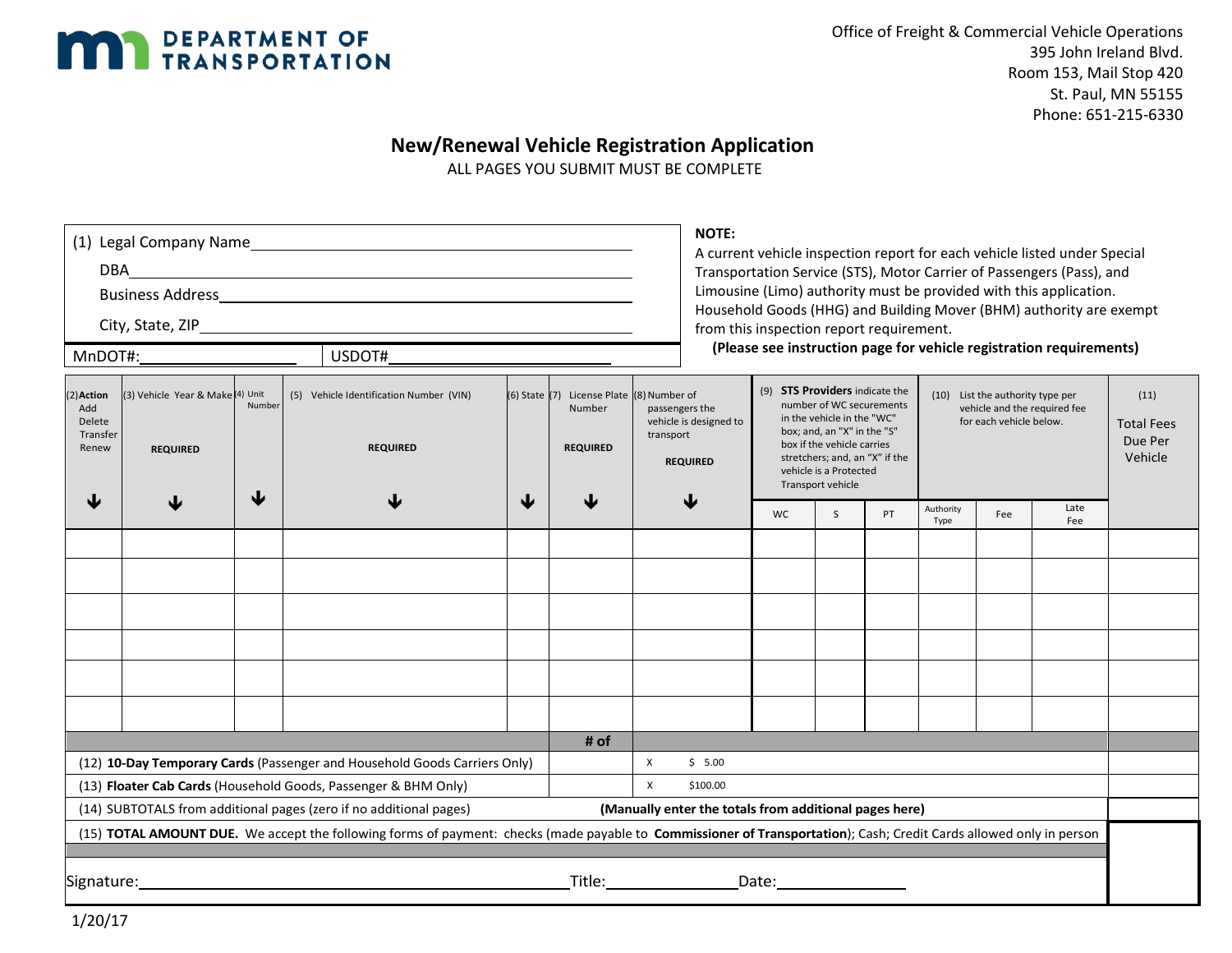

Office of Freight & Commercial Vehicle Operations 395 John Ireland Blvd. Room 153, Mail Stop 420 St. Paul, MN 55155 Phone: 651-215-6330

| Legal<br><b>Name</b><br>company -<br>. . | $- - - -$<br>мır | Date |
|------------------------------------------|------------------|------|
|                                          |                  |      |

| (Continued)                                                                                   |                                                     |                 |                                                            |   |                                                          |                                                                                        |                                                                                                                                                                                                                                        |   |                                                                                             |                   |     | Page __ of                                      |  |
|-----------------------------------------------------------------------------------------------|-----------------------------------------------------|-----------------|------------------------------------------------------------|---|----------------------------------------------------------|----------------------------------------------------------------------------------------|----------------------------------------------------------------------------------------------------------------------------------------------------------------------------------------------------------------------------------------|---|---------------------------------------------------------------------------------------------|-------------------|-----|-------------------------------------------------|--|
| 2) Action<br>Add<br>Delete<br>Transfer<br>Renew                                               | (3) Vehicle Year & Make (4) Unit<br><b>REQUIRED</b> | Number          | (5) Vehicle Identification Number (VIN)<br><b>REQUIRED</b> |   | (6) State (7) License Plate<br>Number<br><b>REQUIRED</b> | (8) Number of passengers<br>the vehicle is designed<br>to transport<br><b>REQUIRED</b> | (9) STS Providers indicate the<br>number of WC securements<br>in the vehicle in the "WC"<br>box; and, an "X" in the "S"<br>box if the vehicle carries<br>stretchers; and, an "X" if the<br>vehicle is a Protected<br>Transport vehicle |   | (10) List the authority type per<br>vehicle and the required fee<br>for each vehicle below. |                   |     | (11)<br><b>Total Fees</b><br>Due Per<br>Vehicle |  |
| ↓                                                                                             | $\bigtriangledown$                                  | $\blacklozenge$ | ↓                                                          | ↓ | $\blacklozenge$                                          | ↓                                                                                      | WC                                                                                                                                                                                                                                     | S | PT                                                                                          | Authority<br>Type | Fee | Late Fee                                        |  |
|                                                                                               |                                                     |                 |                                                            |   |                                                          |                                                                                        |                                                                                                                                                                                                                                        |   |                                                                                             |                   |     |                                                 |  |
|                                                                                               |                                                     |                 |                                                            |   |                                                          |                                                                                        |                                                                                                                                                                                                                                        |   |                                                                                             |                   |     |                                                 |  |
|                                                                                               |                                                     |                 |                                                            |   |                                                          |                                                                                        |                                                                                                                                                                                                                                        |   |                                                                                             |                   |     |                                                 |  |
|                                                                                               |                                                     |                 |                                                            |   |                                                          |                                                                                        |                                                                                                                                                                                                                                        |   |                                                                                             |                   |     |                                                 |  |
|                                                                                               |                                                     |                 |                                                            |   |                                                          |                                                                                        |                                                                                                                                                                                                                                        |   |                                                                                             |                   |     |                                                 |  |
|                                                                                               |                                                     |                 |                                                            |   |                                                          |                                                                                        |                                                                                                                                                                                                                                        |   |                                                                                             |                   |     |                                                 |  |
|                                                                                               |                                                     |                 |                                                            |   |                                                          |                                                                                        |                                                                                                                                                                                                                                        |   |                                                                                             |                   |     |                                                 |  |
|                                                                                               |                                                     |                 |                                                            |   |                                                          |                                                                                        |                                                                                                                                                                                                                                        |   |                                                                                             |                   |     |                                                 |  |
|                                                                                               |                                                     |                 |                                                            |   |                                                          |                                                                                        |                                                                                                                                                                                                                                        |   |                                                                                             |                   |     |                                                 |  |
|                                                                                               |                                                     |                 |                                                            |   |                                                          |                                                                                        |                                                                                                                                                                                                                                        |   |                                                                                             |                   |     |                                                 |  |
|                                                                                               |                                                     |                 |                                                            |   |                                                          |                                                                                        |                                                                                                                                                                                                                                        |   |                                                                                             |                   |     |                                                 |  |
|                                                                                               |                                                     |                 |                                                            |   |                                                          |                                                                                        |                                                                                                                                                                                                                                        |   |                                                                                             |                   |     |                                                 |  |
|                                                                                               |                                                     |                 |                                                            |   |                                                          |                                                                                        |                                                                                                                                                                                                                                        |   |                                                                                             |                   |     |                                                 |  |
|                                                                                               |                                                     |                 |                                                            |   |                                                          |                                                                                        |                                                                                                                                                                                                                                        |   |                                                                                             |                   |     |                                                 |  |
| ****If you nave more vehicles, provide additional pages****                                   |                                                     |                 |                                                            |   |                                                          |                                                                                        |                                                                                                                                                                                                                                        |   |                                                                                             |                   |     |                                                 |  |
| (16) PAGE TOTAL AMOUNT DUE: (Transfer this amount to line 14, column 11 of page 1 'SUBTOTAL') |                                                     |                 |                                                            |   |                                                          |                                                                                        |                                                                                                                                                                                                                                        |   |                                                                                             |                   |     |                                                 |  |
|                                                                                               |                                                     |                 |                                                            |   |                                                          |                                                                                        |                                                                                                                                                                                                                                        |   |                                                                                             |                   |     |                                                 |  |
|                                                                                               |                                                     |                 |                                                            |   |                                                          | $\begin{tabular}{c} Title: \end{tabular}$                                              |                                                                                                                                                                                                                                        |   |                                                                                             |                   |     |                                                 |  |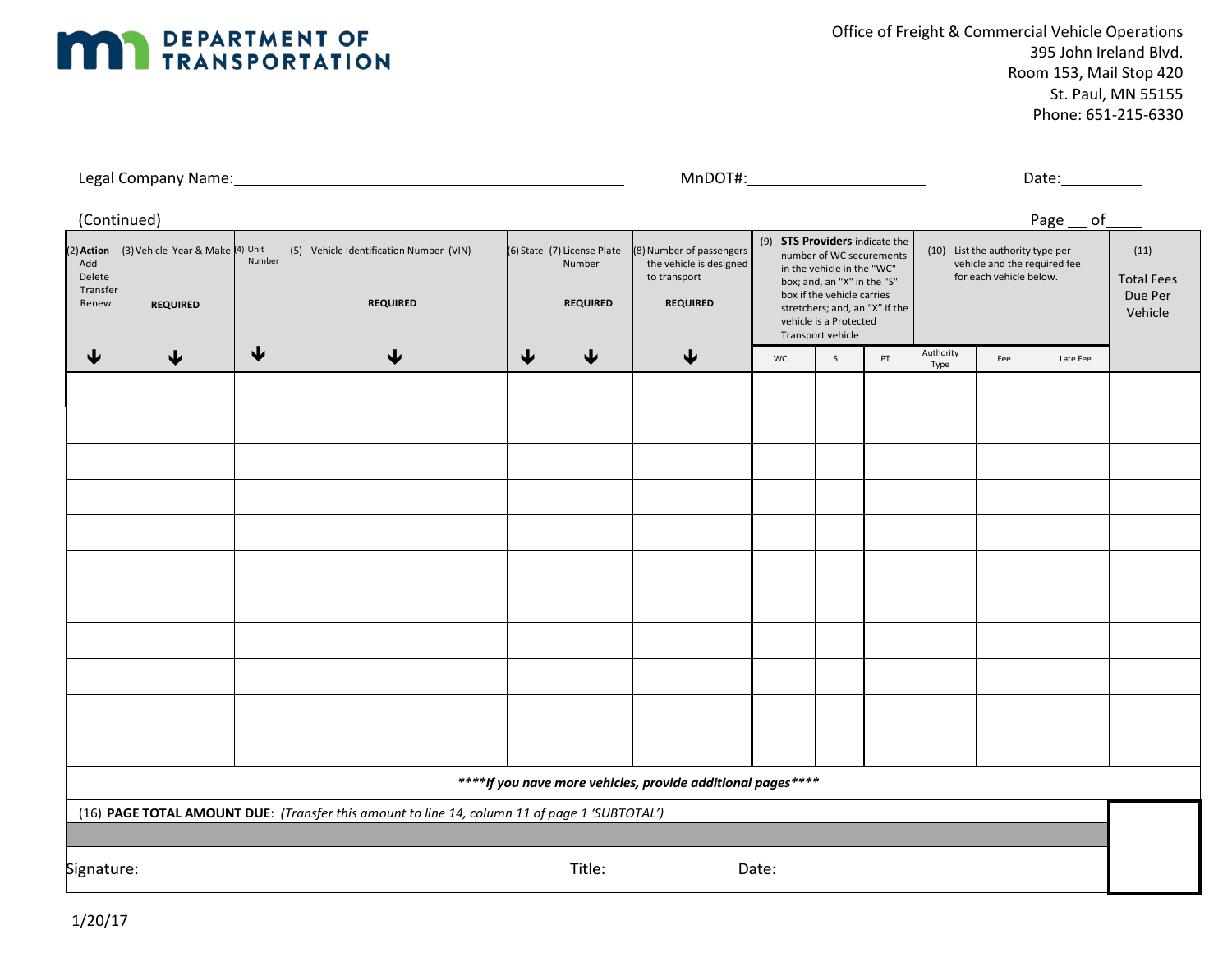

## **New/Renewal Vehicle Registration Application**

ALL PAGES YOU SUBMIT MUST BE COMPLETE

For Motor Carrier of Passengers, Limousine and Special Transportation Services Providers, this preprinted renewal is the only notice you will receive to renew your vehicle registrations. The vehicles listed on the form are the vehicles currently registered.

#### **THE LATE FEES DO NOT APPLY TO LIMOUSINE DECALS, STS DECALS, OR BUILDING HOUSE MOVER CAB CARDS**

- 1) Enter or verify the LEGAL company name (name you have registered with the Secretary of State), Doing Business As (DBA) name (if any), and BUSINESS address of applicant. **NOTE:** If the address has changed, you must file a change of address form; and you must also have your insurance company file an updated Form E certificate of insurance. Enter or verify your Minnesota DOT Number (MnDOT #) and your US DOT Number in the appropriate box.
- 2) **Action**. If you are adding (**A**) a new vehicle to your fleet; deleting (**D**) a vehicle from your fleet (draw a line through it); transferring (**T**) the cab card to a new vehicle (LIMOUSINE and STS decals CANNOT be transferred to another vehicle); or, (**R**) renewing the vehicle registration, indicate the action here.
- 3) Enter or Verify the Year and Make of each vehicle you wish to register.
- 4) (If Applicable) Enter or Verify Vehicle **Unit Number**: This is a number assigned by you. It can be up to 4 letters or numbers.
- 5) **VIN:** Enter or Verify the **Complete** Vehicle Identification Number (VIN).
- 6) **State**: Verify or enter the two letter STATE abbreviation that the vehicle is registered in.
- 7) **License Plate Number**: List the License Plate Number on the vehicle. (LM plates are ONLY transferable between vehicles in your name).
- 8) Passengers: Motor Carrier of Passenger and Limousines must list the number of passengers the vehicle is designed to transport including the driver. (Your application will be rejected without this number).
- WC: For Special Transportation Services (STS) Providers, indicate how many wheel chair securements are in the vehicle.

**S:** For Special Transportation Services (STS) Providers, place an 'X' in the column if the vehicle carries stretchers.

**PT:** For Special Transportation Services (STS) Providers, place an 'X' in the column if the vehicle is certified as a "protected transport" vehicle.

10) **AUTHORITY Type**: List the Authority Type, i.e. Pass, STS, Limo, HHG, BHM

| Motor Carrier of Passengers |                                     |                  |                         |                  |
|-----------------------------|-------------------------------------|------------------|-------------------------|------------------|
| , per vehicle<br><b>ΨΙΨ</b> | \$45 per<br>$n \Delta r$<br>vehicle | \$80 per vehicle | ぐつに<br>\$75 per vehicle | \$10 per vehicle |

LATE FEE: For HHG or Motor Carrier Passenger Authority ONLY ... If your application is late (beyond expiration of your current cab cards) enter \$5.00 per late vehicle.

- 11) **Total Fees Due Per Vehicle**: Add the fees from the FEE box and the LATE FEE Box and enter it in this column.
- 12) **10-Day Temporary:** If you are a Household Goods Carrier or a Passenger Carrier, enter the number desired. Multiply by **\$5.00** and enter the total in column 11
- 13) **Floater Cab Cards:** Household Goods, Passenger & Building House Movers. If you are purchasing "Floater Cab Cards", multiple numbered desired by **\$100.00**. Place the total in column 11 (You MUST have at least one vehicle registered on your authority. YOU CANNOT operate only on a FLOATER)
- 14) **SUBTOTALS**: Total Fees Due from additional pages. If no additional pages, enter zero "0" in this cell.
- 15) **TOTAL AMOUNT DUE:** Total all fees listed in column 11 for vehicles.
- 16) **PAGE TOTAL AMOUNT DUE:** Use this only when additional pages are needed for registering the company's vehicles. Transfer this amount to Line 14, Column 11 of Page 1 of the Renewal/New Vehicle Registration Application. **The form must be signed by Corporate Officer, General Partner, LLC Board Member, or Sole Proprietor.** If you need additional pages, please visit our webpage at: [http://www.dot.state.mn.us/cvo/credentials.html.](http://www.dot.state.mn.us/cvo/credentials.html) Or you may call our office at 651-215-6330 for additional pages.
	- *MnDOT, OFCVO Inspectors are the only inspectors authorized to complete the required annual inspection for Limousines and STS vehicles.*
	- *Motor Carriers of Passenger: MnDOT, OFCVO Inspectors & DPS Certified Inspectors are authorized to complete the required annual inspection.*
	- *PASS, LIMO & STS: Please include a copy of your most current vehicle inspection report (for each vehicle) along with your vehicle registration application.*